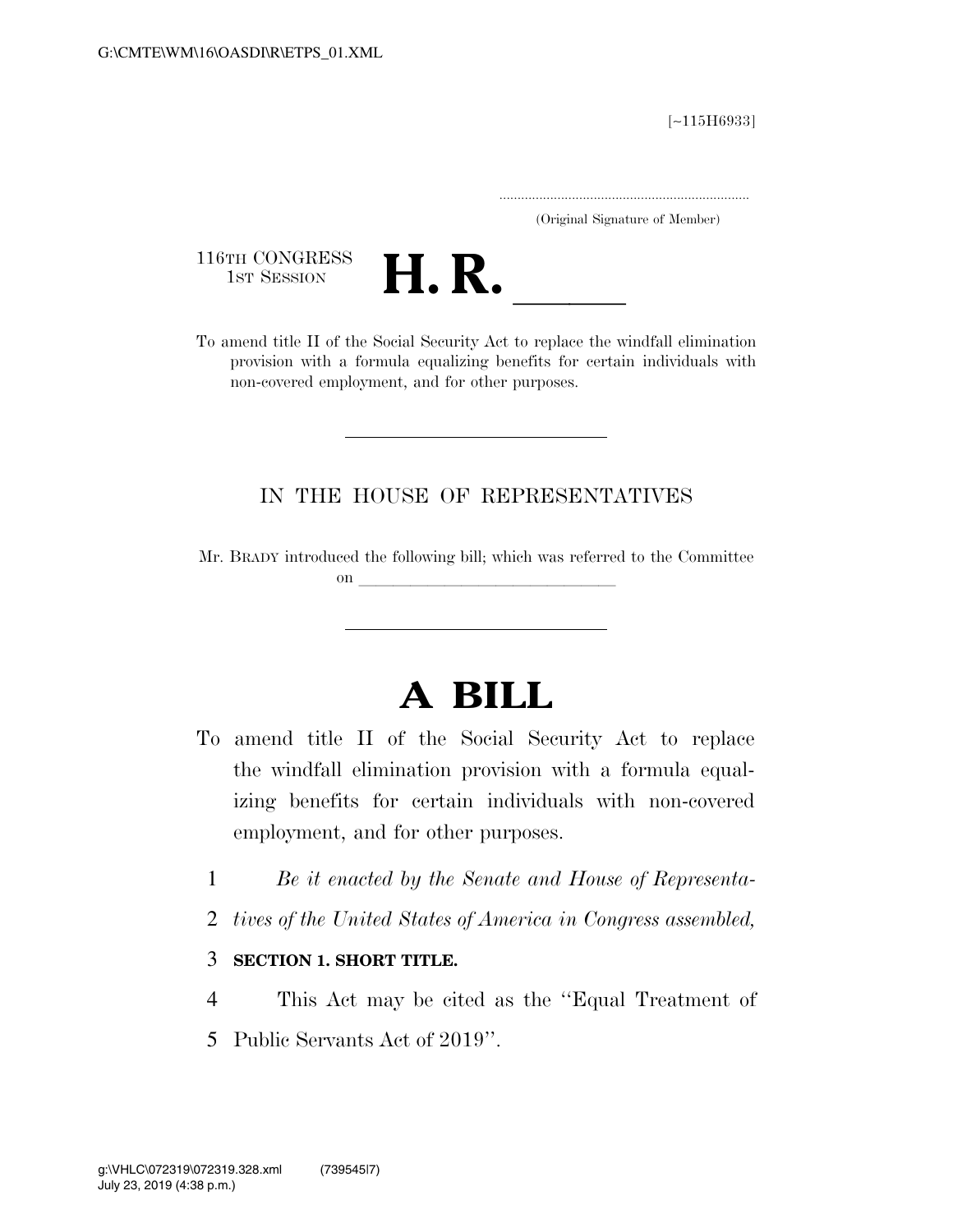| 1              | SEC. 2. REPLACEMENT OF THE WINDFALL ELIMINATION                      |
|----------------|----------------------------------------------------------------------|
| $\overline{2}$ | PROVISION WITH A FORMULA EQUALIZING                                  |
| 3              | BENEFITS FOR CERTAIN INDIVIDUALS WITH                                |
| $\overline{4}$ | NON-COVERED EMPLOYMENT.                                              |
| 5              | (a) IN GENERAL.—Section $215(a)$ of the Social Secu-                 |
| 6              | rity Act $(42 \text{ U.S.C. } 415(a))$ is amended by inserting after |
| 7              | paragraph $(7)$ the following:                                       |
| 8              | $\lq(8)(\mathrm{A})$ In the case of an individual whose primary      |
| 9              | insurance amount would be computed under paragraph                   |
| 10             | $(1)$ of this subsection—                                            |
| 11             | "(i) who first becomes eligible for an old-age or                    |
| 12             | disability insurance benefit after 2060,                             |
| 13             | "(ii) who subsequently becomes entitled to such                      |
| 14             | benefit, and                                                         |
| 15             | "(iii) who has earnings derived from noncovered                      |
| 16             | service performed in a year after 1977,                              |
| 17             | the primary insurance amount of such individual shall be             |
|                | 18 the amount computed or recomputed under this para-                |
| 19             | graph.                                                               |
| 20             | "(B) The primary insurance amount of an individual                   |
| 21             | described in subparagraph $(A)$ , as computed or recom-              |
| 22             | puted under this paragraph, shall be the product derived             |
| 23             | by multiplying—                                                      |
| 24             | "(i) the individual's primary insurance amount,                      |
| 25             | as determined under paragraph (1) of this sub-                       |
| 26             | section and subparagraph (C) of this paragraph, by                   |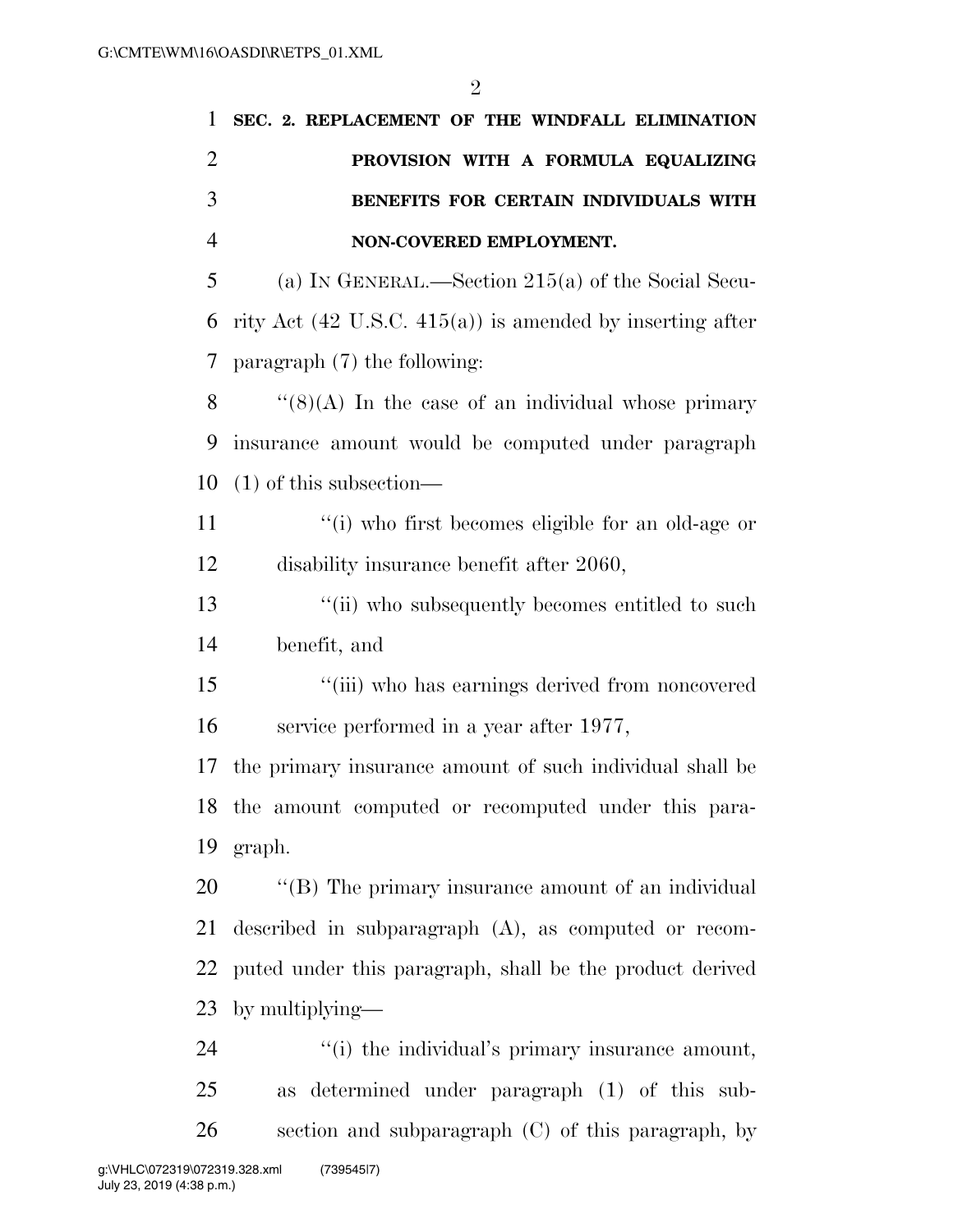1 ''(ii) a fraction—

 ''(I) the numerator of which is the individ- ual's average indexed monthly earnings (deter- mined without regard to subparagraph (C)), and

 ''(II) the denominator of which is an amount equal to the individual's average in- dexed monthly earnings (as determined under subparagraph (C)),

 rounded, if not a multiple of \$0.10, to the next lower mul-tiple of \$0.10.

 ''(C)(i) For purposes of determining an individual's primary insurance amount pursuant to clauses (i) and 14 (ii)(II) of subparagraph  $(B)$ , the individual's average in- dexed monthly earnings shall be determined by treating all recorded noncovered earnings (as defined in clause (ii)(I)) derived by the individual from noncovered service performed in each year after 1977 as 'wages' (as defined in section 209 for purposes of this title), which shall be treated as included in the individual's adjusted total cov-21 ered earnings (as defined in clause  $(ii)(II)$ ) for such cal- endar year together with amounts consisting of 'wages' (as so defined without regard to this subparagraph) paid dur-ing such calendar year and self-employment income (as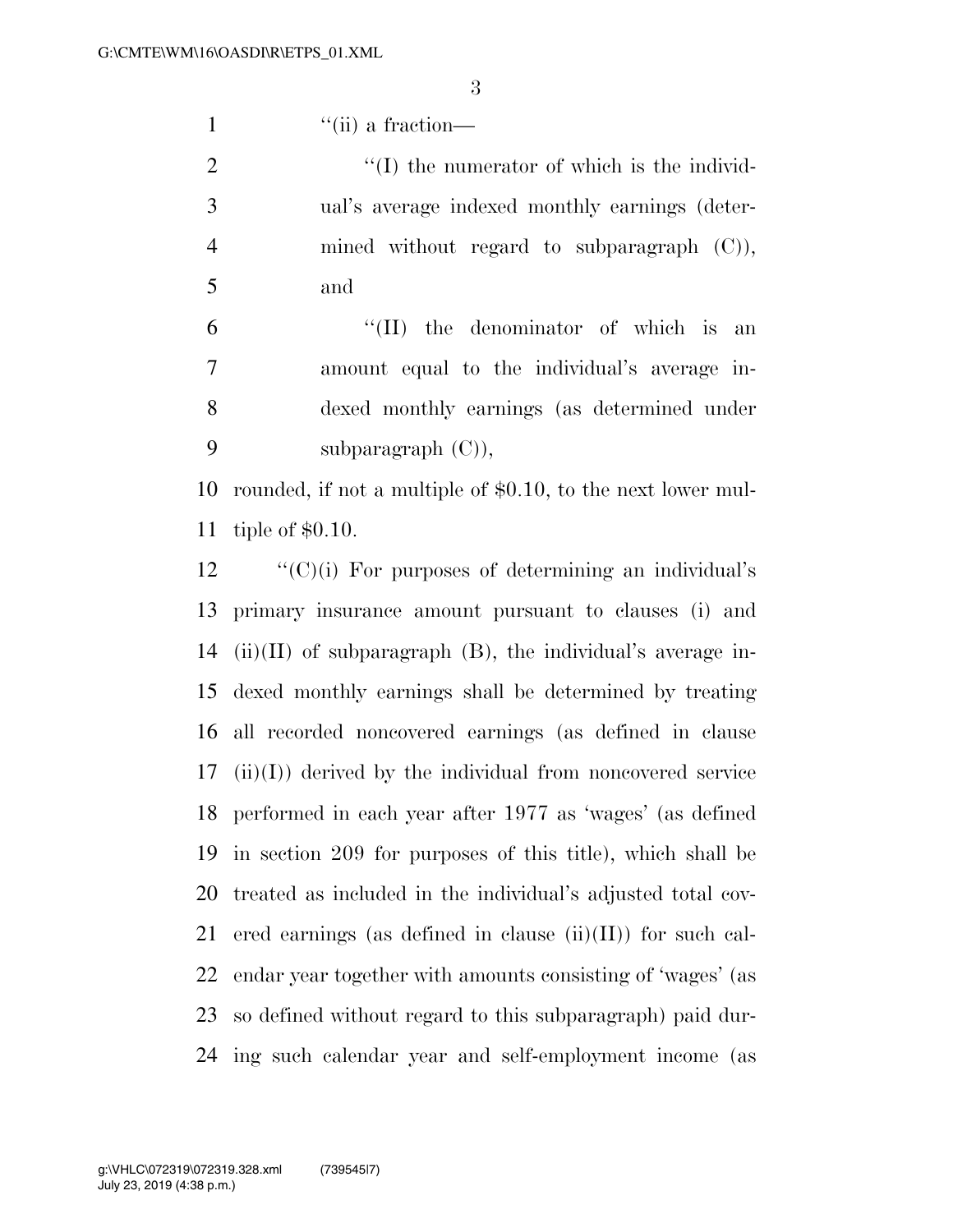defined in section 211(b)) for taxable years ending with or during such calendar year.

- ''(ii) For purposes of this subparagraph:
- 4 "(I) The term 'recorded noncovered earnings' means earnings derived from noncovered service (other than noncovered service as a member of a uniformed service (as defined in section 210(m)) for which satisfactory evidence is determined by the Commissioner to be available in the records of the Commissioner.

11 ''(II) The term 'adjusted total covered earnings' means, in connection with an individual for any cal- endar year, the sum of the wages paid to the indi- vidual during such calendar year (as adjusted under subsection (b)(3)) plus the self-employment income derived by the individual during any taxable year ending with or during such calendar year (as ad-18 justed under subsection  $(b)(3)$ .

 ''(iii) The Commissioner of Social Security shall pro- vide by regulation or other public guidance for methods for determining whether satisfactory evidence is available in the records of the Commissioner for earnings for non- covered service (other than noncovered service as a mem- ber of a uniformed service (as defined in section 210(m)) to be treated as recorded noncovered earnings. Such meth-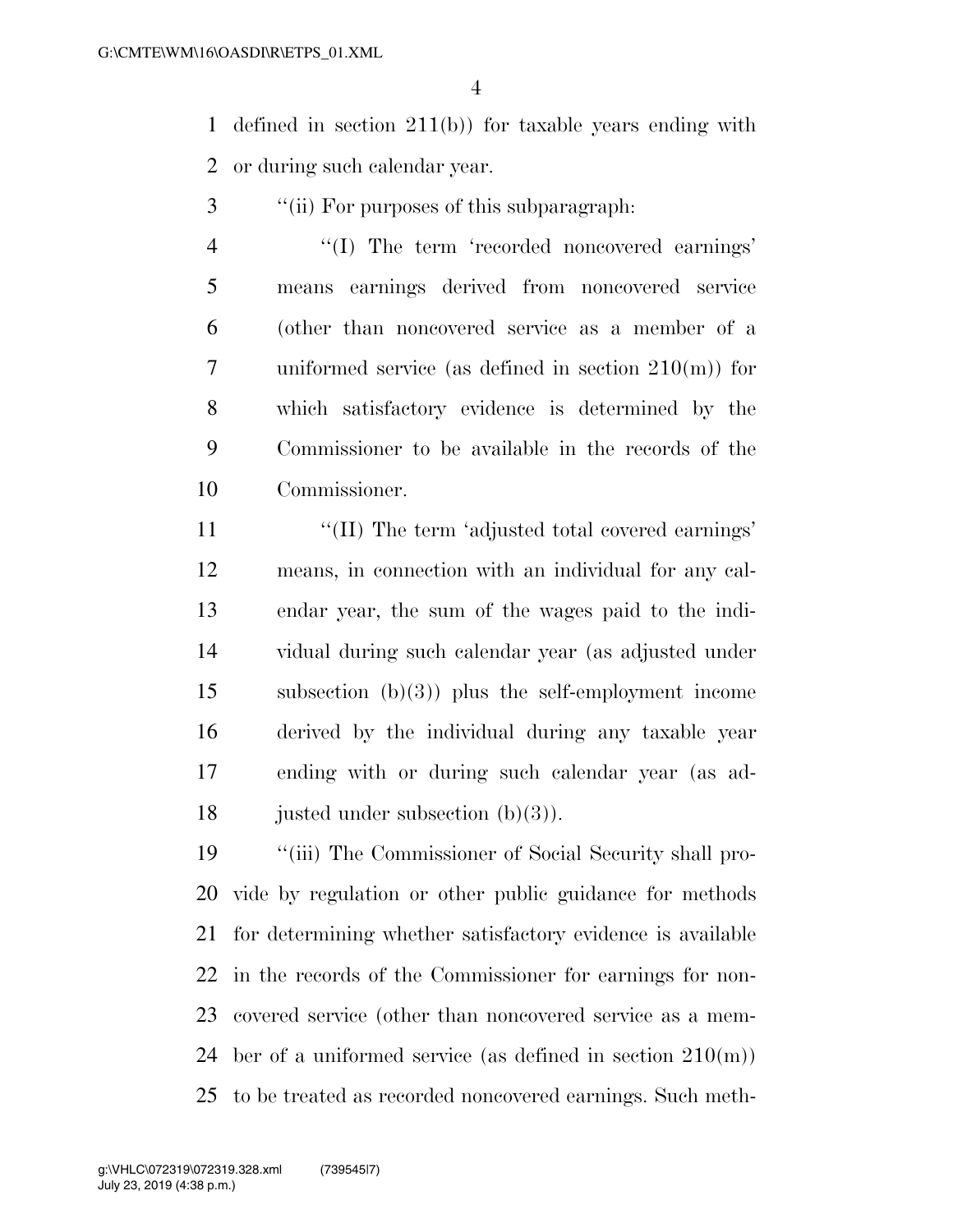ods shall provide for reliance on earnings information which is provided to the Commissioner by employers and which, as determined by the Commissioner, constitute a reasonable basis for treatment of earnings for noncovered service as recorded noncovered earnings. In making deter- minations under this clause, the Commissioner shall also take into account any documentary or other evidence of earnings derived from noncovered service by an individual which is provided by the individual to the Commissioner and which the Commissioner considers appropriate as a reasonable basis for treatment of such earnings as re-corded noncovered earnings.

 ''(D) Upon the death of an individual whose primary insurance amount is computed or recomputed under this paragraph, such primary insurance amount shall be com- puted or recomputed under paragraph (1) of this sub-section.

 ''(E) In the case of any individual whose primary in- surance amount would be computed under this paragraph who first becomes entitled after 1985 to a monthly peri- odic payment made by a foreign employer or foreign coun- try that is based in whole or in part upon noncovered serv- ice, the primary insurance amount of such individual shall be computed or recomputed under paragraph (7) or para-graph (1), as applicable, for months beginning with the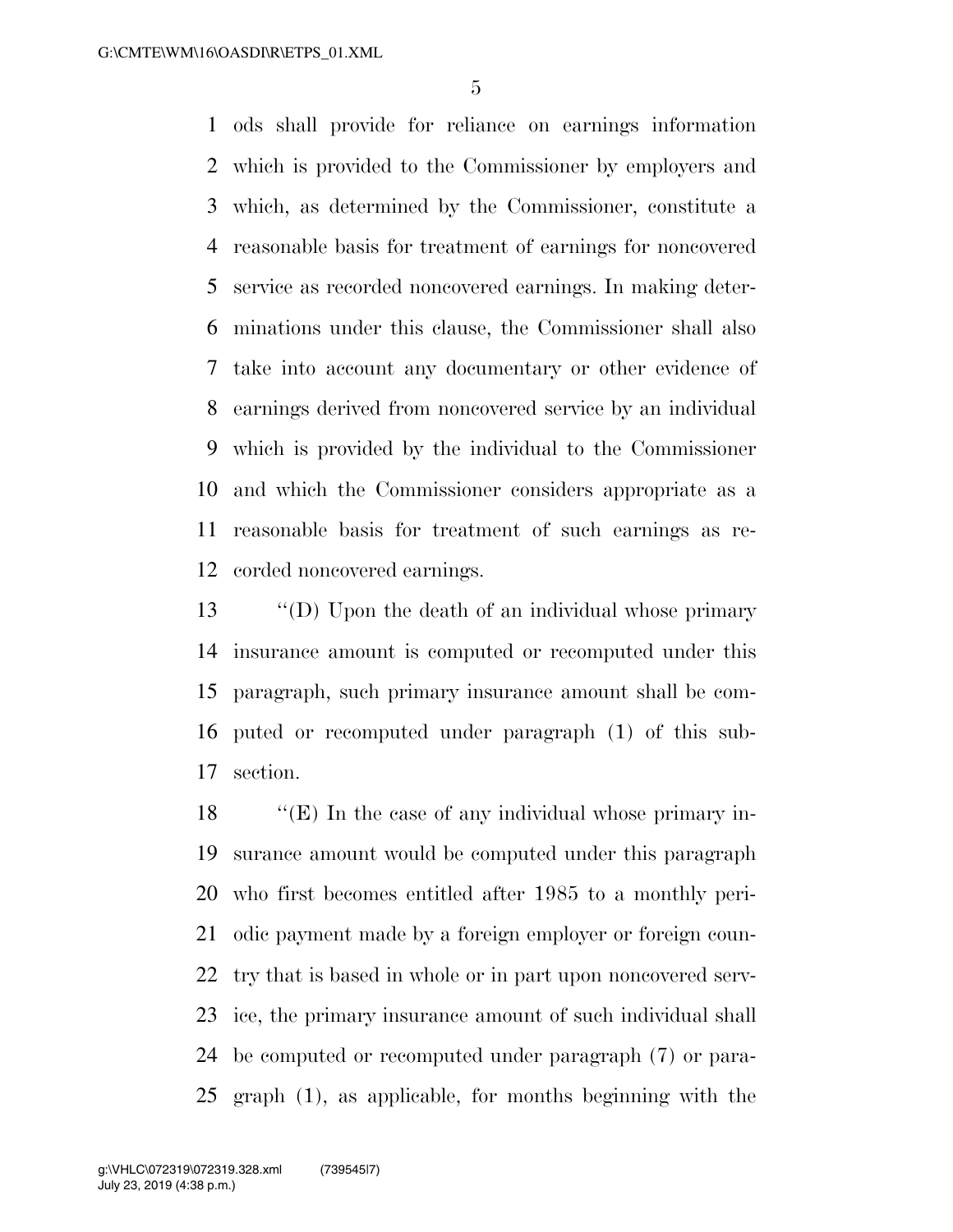| $\mathbf{1}$   | first month of the individual's initial entitlement to such |
|----------------|-------------------------------------------------------------|
| $\overline{2}$ | monthly periodic payment.".                                 |
| 3              | CONFORMING AMENDMENTS.-Section<br>(b)                       |
| 4              | $215(a)(7)(A)$ of such Act (42 U.S.C. 415(a)(7)(A)) is      |
| 5              | amended—                                                    |
| 6              | $(1)$ in clause $(i)$ —                                     |
| 7              | $(A)$ by striking "after 1985" and inserting                |
| 8              | "after $1985$ and before $2061$ "; and                      |
| 9              | $(B)$ by striking "or" at the end;                          |
| 10             | $(2)$ in clause $(ii)$ —                                    |
| 11             | $(A)$ by striking "after 1985" each place it                |
| 12             | appears and inserting "after 1985 and before                |
| 13             | $2061$ "; and                                               |
| 14             | $(B)$ by adding "or" at the end;                            |
| 15             | (3) by inserting after clause (ii) the following:           |
| 16             | "(iii) is an individual described in paragraph              |
| 17             | $(8)(E),''$ ; and                                           |
| 18             | (4) by striking "hereafter in this paragraph and            |
| 19             | in subsection $(d)(3)$ " and inserting "in this para-       |
| 20             | graph, paragraphs $(8)$ and $(9)$ , and subsection          |
| 21             | $(d)(3)$ ".                                                 |
| 22             | (c) EFFECTIVE DATE.—The amendments made by                  |
| 23             | this section shall apply with respect to monthly insurance  |
| 24             | benefits payable on or after January 1, 2022.               |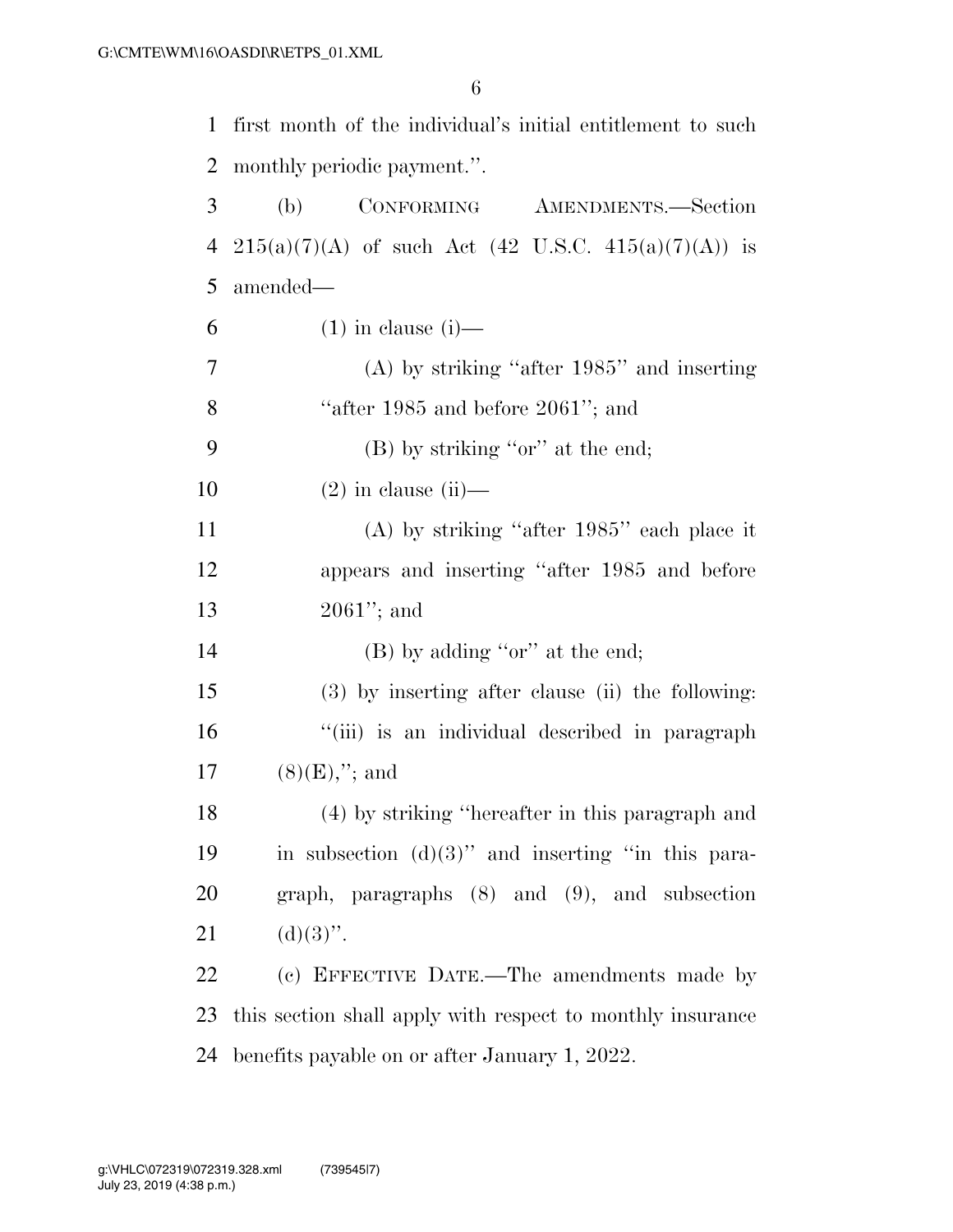## **SEC. 3. BENEFIT CALCULATION DURING TRANSITION PE-RIOD.**

 (a) IN GENERAL.—Section 215(a) of the Social Secu- rity Act (42 U.S.C. 415(a)), as amended by section 2, is further amended by inserting after paragraph (8) the fol-lowing:

 ''(9)(A) In the case of an individual whose primary insurance amount would be computed under paragraph (1) of this subsection—

- 10  $\frac{1}{10}$  is the first becomes eligible for an old-age or disability insurance benefit after 2021 and before 2061,
- 13 ''(ii) who subsequently becomes entitled to such benefit, and
- ''(iii) who has earnings derived from noncovered service performed in a year after 1977,

 the primary insurance amount of such individual shall be the higher of the amount computed or recomputed under paragraph (7) without regard to this paragraph or the amount that would be computed or recomputed under paragraph (8) if the individual were an individual de-scribed in subparagraph (A) of such paragraph.''.

 (b) CONFORMING AMENDMENT.—Section 24 215(a)(7)(A) of such Act (42 U.S.C. 415(a)(7)(A)), as amended by section 2(b), is further amended by striking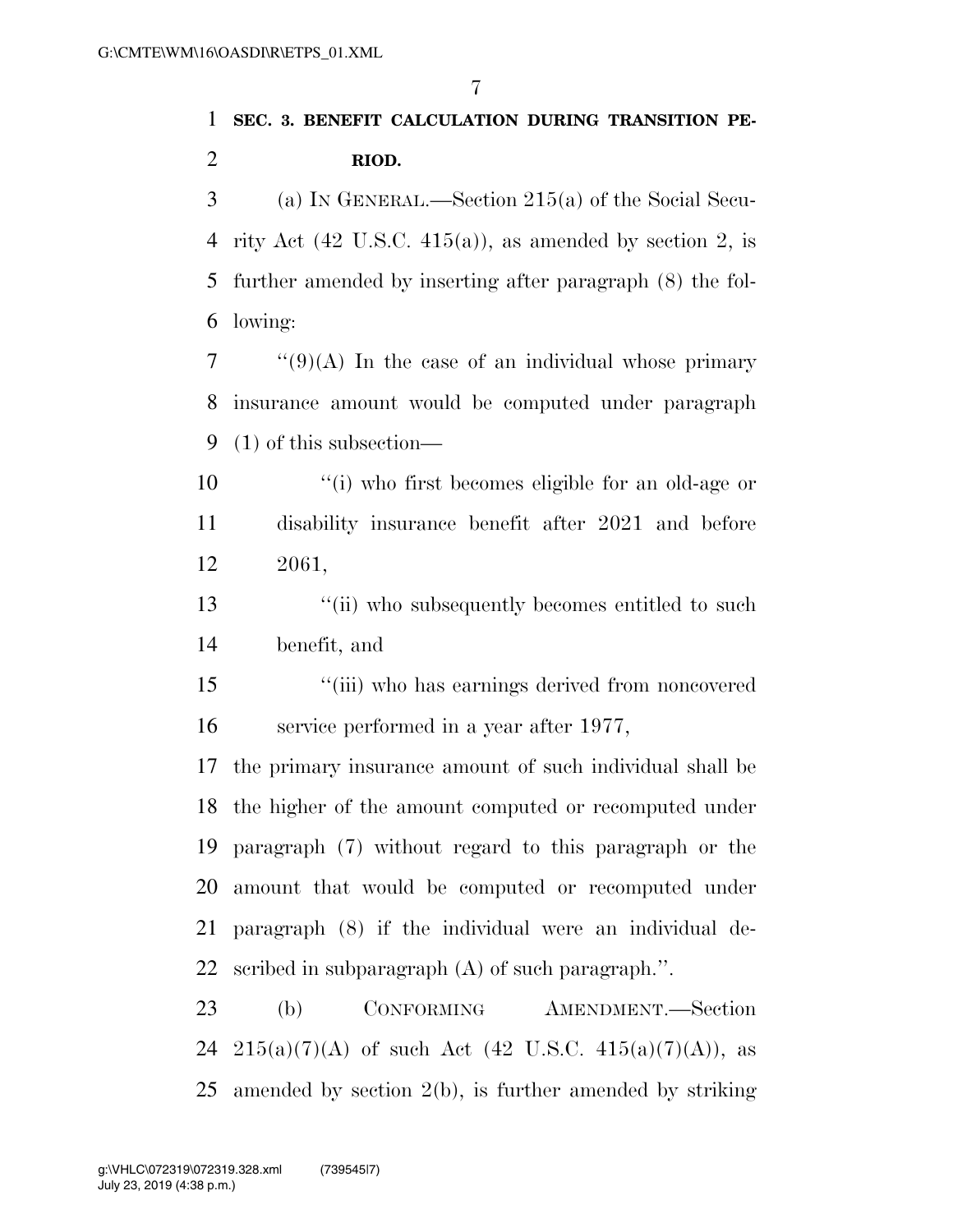''shall be computed or recomputed'' and inserting ''shall, subject to paragraph (9), be computed or recomputed''. (c) EFFECTIVE DATE.—The amendments made by this section shall apply with respect to monthly insurance benefits payable on or after January 1, 2022.

## **SEC. 4. ADDITIONAL MONTHLY PAYMENT FOR INDIVID- UALS WHOSE BENEFIT AMOUNT IS REDUCED BY THE WINDFALL ELIMINATION PROVISION.**

9 (a) IN GENERAL.—Section  $215(a)$  of such Act  $(42)$  U.S.C. 415(a)), as amended by sections 2 and 3, is further amended by adding at the end the following:

 "(10)(A) For any month in a calendar year after 2019, the Commissioner of Social Security shall, subject to subparagraphs (C) and (D), make an additional month- ly payment of \$100 to each individual who is an eligible individual for such month, and an additional monthly pay- ment of \$50 to each individual (other than an eligible indi- vidual) who is entitled to a benefit under section 202 for such month on the basis of the wages and self-employment income of such eligible individual.

21 "'(B) For purposes of this paragraph, the term 'eligi-ble individual' for a month means an individual who—

23  $(i)(I)$  first becomes eligible for an old-age or disability insurance benefit under this title before 2022; or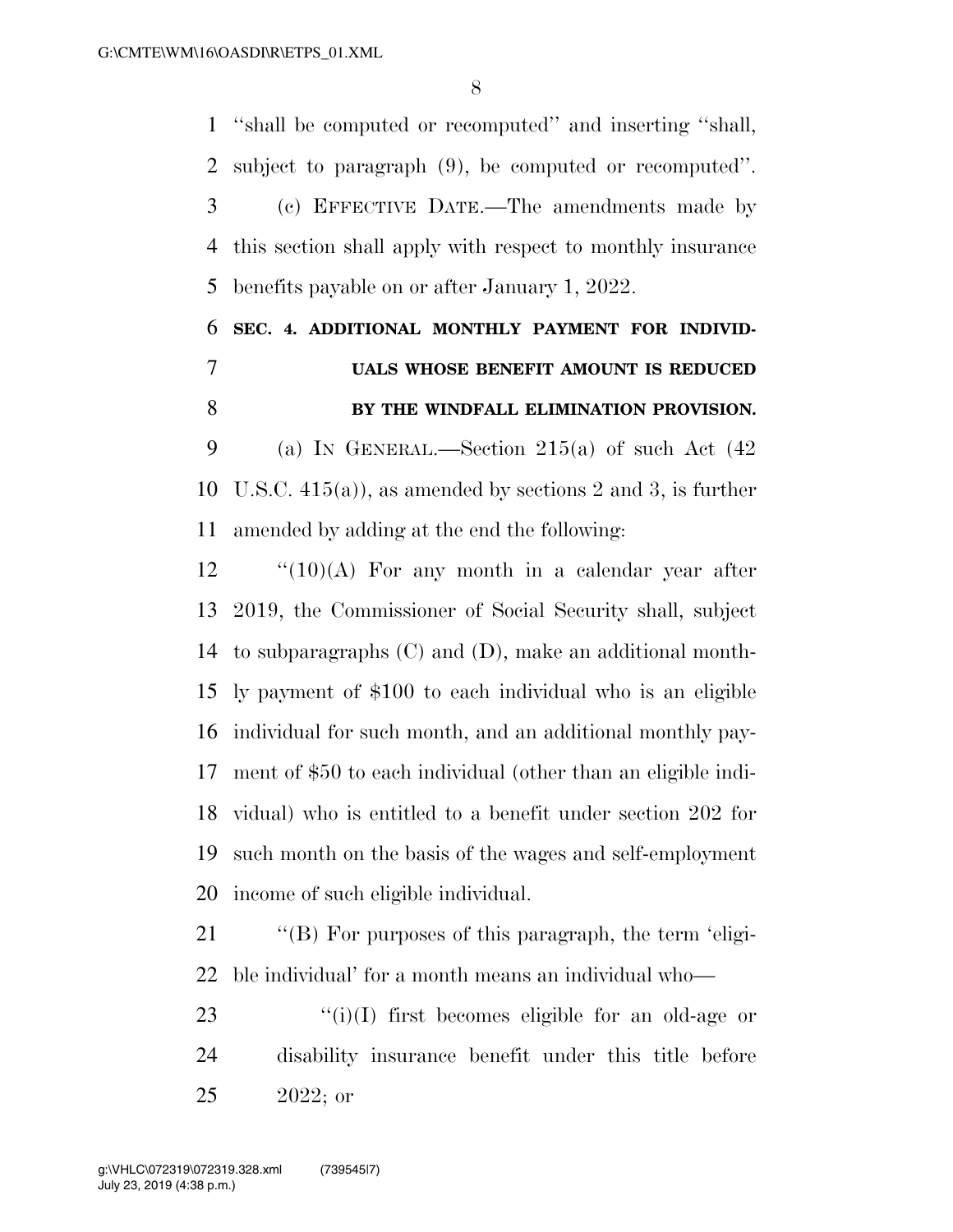1 ''(II) is an individual described in paragraph 2  $(8)(E)$ ; and

 ''(ii) is entitled to an old-age or disability insur- ance benefit under this title for such month based on a primary insurance amount that was computed or recomputed under paragraph (7) (and not subse- quently recomputed under any other paragraph of this subsection).

 ''(C) In any case in which this title provides that no monthly benefit under section 202 or 223 shall be paid to an individual for a month, no additional monthly pay- ment shall be paid to the individual for such month. This subparagraph shall not apply in the case of an individual whose monthly benefit under section 202 or 223 is re- duced, regardless of the amount of the reduction, based on the individual's receipt of other income or benefits for such month or the application of section 203(a) or due to the adjustment or recovery of an overpayment under section 204.

 ''(D)(i) An individual is not entitled to receive more than one additional monthly payment for a month under this paragraph.

 ''(ii) An eligible individual who is entitled to a benefit under section 202 on the basis of the wages and self-em-ployment income of another eligible individual for a month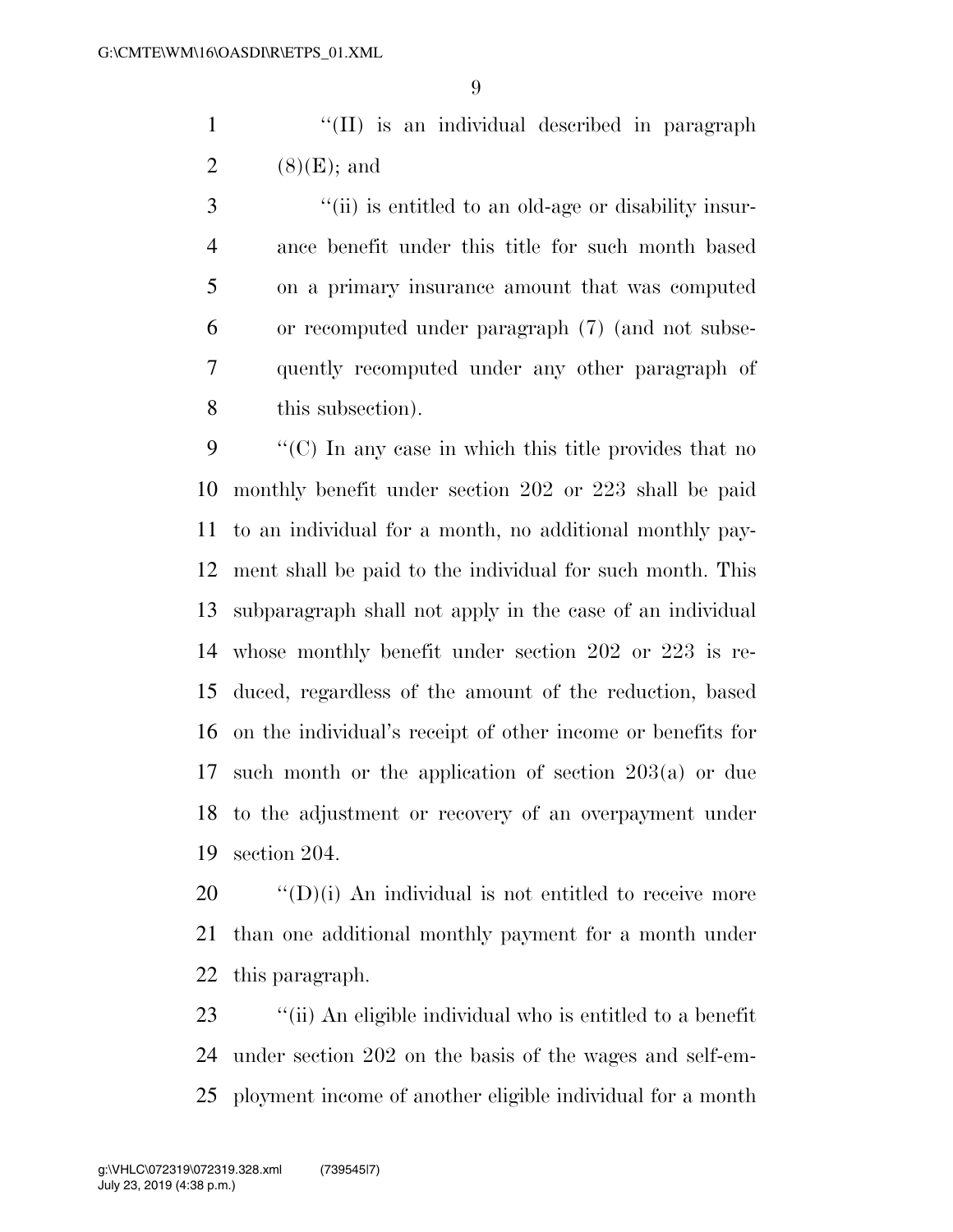shall receive an additional monthly payment under this paragraph in the amount of \$100 for such month.

 ''(E) Except for purposes of adjustment or recovery of an overpayment under section 204, an additional monthly payment under this paragraph shall not be sub-ject to any reduction or deduction under this title.

 ''(F) Whenever benefit amounts under this title are increased by any percentage effective with any month as a result of a determination made under subsection (i), each of the dollar amounts in subparagraph (A) shall be increased by the same percentage for months beginning with such month.''.

 (b) EFFECTIVE DATE.—The amendments made by this section shall apply with respect to monthly insurance benefits payable on or after January 1, 2020.

### **SEC. 5. REPORTING OF NONCOVERED EARNINGS ON SO-**

**CIAL SECURITY ACCOUNT STATEMENTS.** 

18 (a) IN GENERAL.—Section  $1143(a)(2)$  of the Social Security Act (42 U.S.C. 1320b–13(a)(2)) is amended—

 (1) by redesignating subparagraphs (B) 21 through  $(E)$  as subparagraphs  $(C)$  through  $(F)$ ; and (2) by inserting after subparagraph (A) the fol-lowing:

24 "(B) the amount of earnings derived by the eligible individual from service performed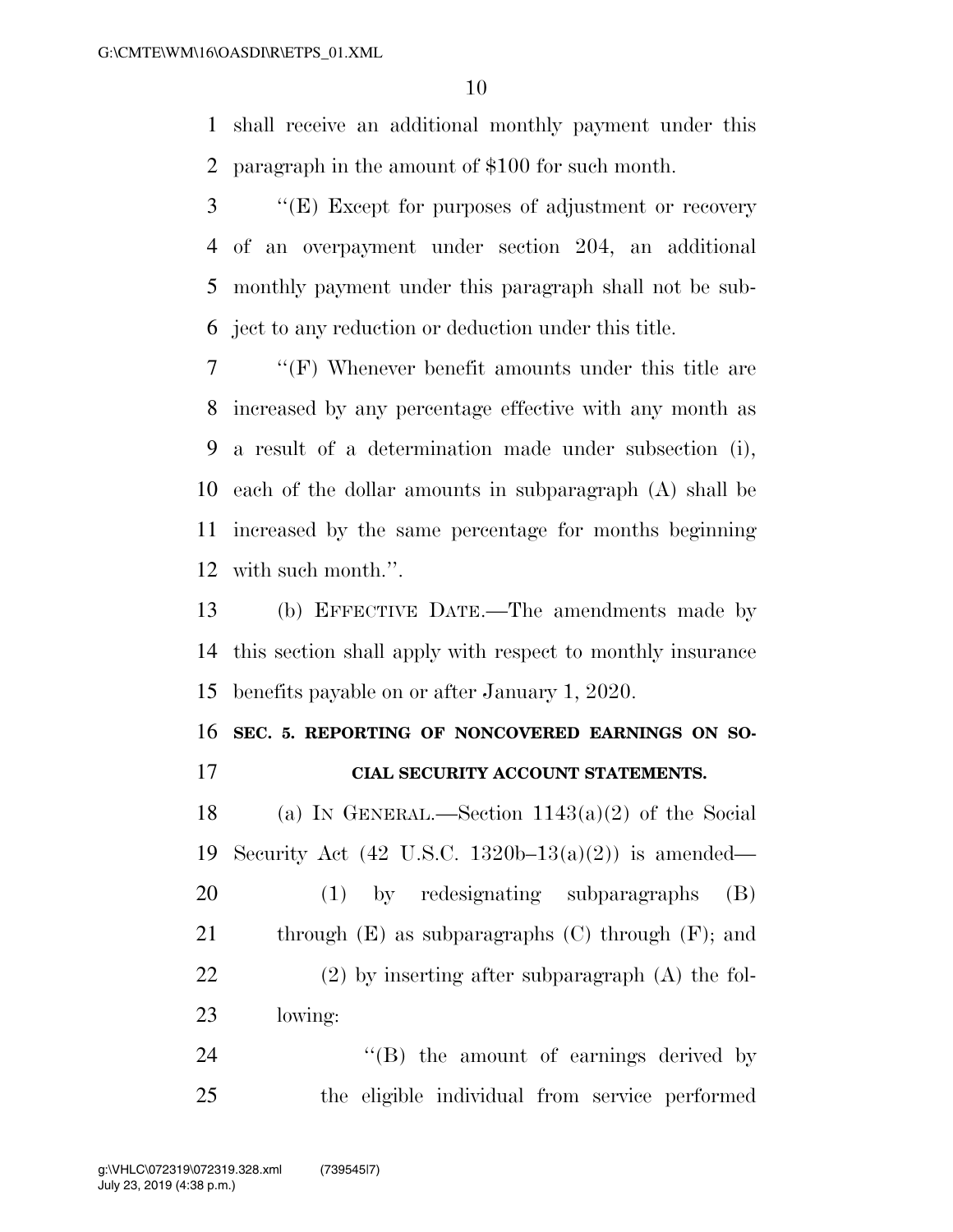| $\mathbf{1}$   | after 1977 which did not constitute employment               |
|----------------|--------------------------------------------------------------|
| $\overline{2}$ | (as defined in section $210$ ), not including serv-          |
| 3              | ice as a member of a uniformed service (as de-               |
| $\overline{4}$ | fined in section $210(m)$ , as shown by the                  |
| 5              | records of the Commissioner at the date of the               |
| 6              | request;".                                                   |
| 7              | (b) EFFECTIVE DATE.—The amendments made by                   |
| 8              | this section shall apply with respect to Social Security ac- |
| 9              | count statements issued on or after January 1, 2020.         |
| 10             | SEC. 6. STUDY ON PARTNERING WITH STATE AND LOCAL             |
| 11             | PENSION SYSTEMS.                                             |
| 12             | (a) $S_{TUDY}$ .                                             |
|                |                                                              |
| 13             | (1) IN GENERAL.—The Commissioner of Social                   |
| 14             | Security shall study and test the administrative fea-        |
| 15             | sibility of partnering with State and local pension          |
| 16             | systems, or other governmental entities, to improve          |
| 17             | the collection and sharing of information relating to        |
| 18             | State and local noncovered pensions.                         |
| 19             | (2) COORDINATION WITH STATE AND LOCAL                        |
| 20             | PENSION SYSTEMS.—In conducting the study de-                 |
| 21             | scribed in paragraph (1), the Commissioner shall co-         |
| 22             | ordinate with State and local pension systems that           |
| 23             | reflect the diversity of systems and individual experi-      |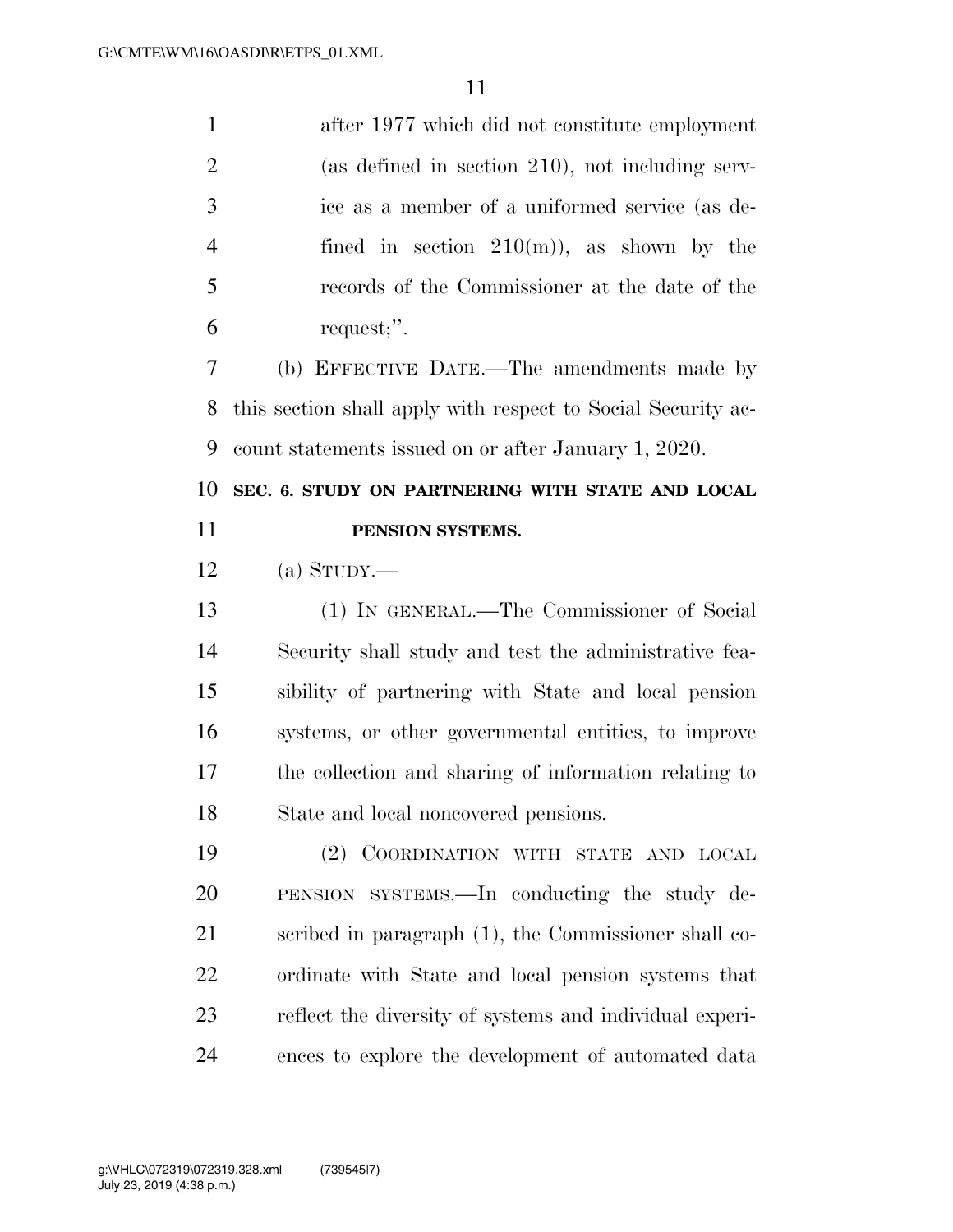exchange agreements that facilitate reporting of in-formation relating to noncovered pensions.

 (b) REPORT.—The Commissioner of Social Security shall conclude the study described in subsection (a) not later than 4 years after the date of enactment of this Act. As soon as possible after conclusion of the study and not 7 later than  $4\frac{1}{2}$  years after the date of enactment of this Act, the Commissioner shall submit to the Committee on Ways and Means of the House of Representatives and the Committee on Finance of the Senate a report on the re-sults of the study. Such report shall include the following:

- 12 (1) A discussion of how the automated data ex- change agreements could be implemented to cover noncovered pensions nationally, including the range of implementation timelines across State and local pension systems, or with other governmental entities.
- (2) An analysis of the barriers to developing automated data exchange agreements and lessons learned that can help address these barriers.

 (3) A description of alternative methods for ob- taining information related to noncovered pensions, and an analysis of the barriers to obtaining non-covered pension data through such methods.

 (4) An explanation of how coverage information is obtained by the Social Security Administration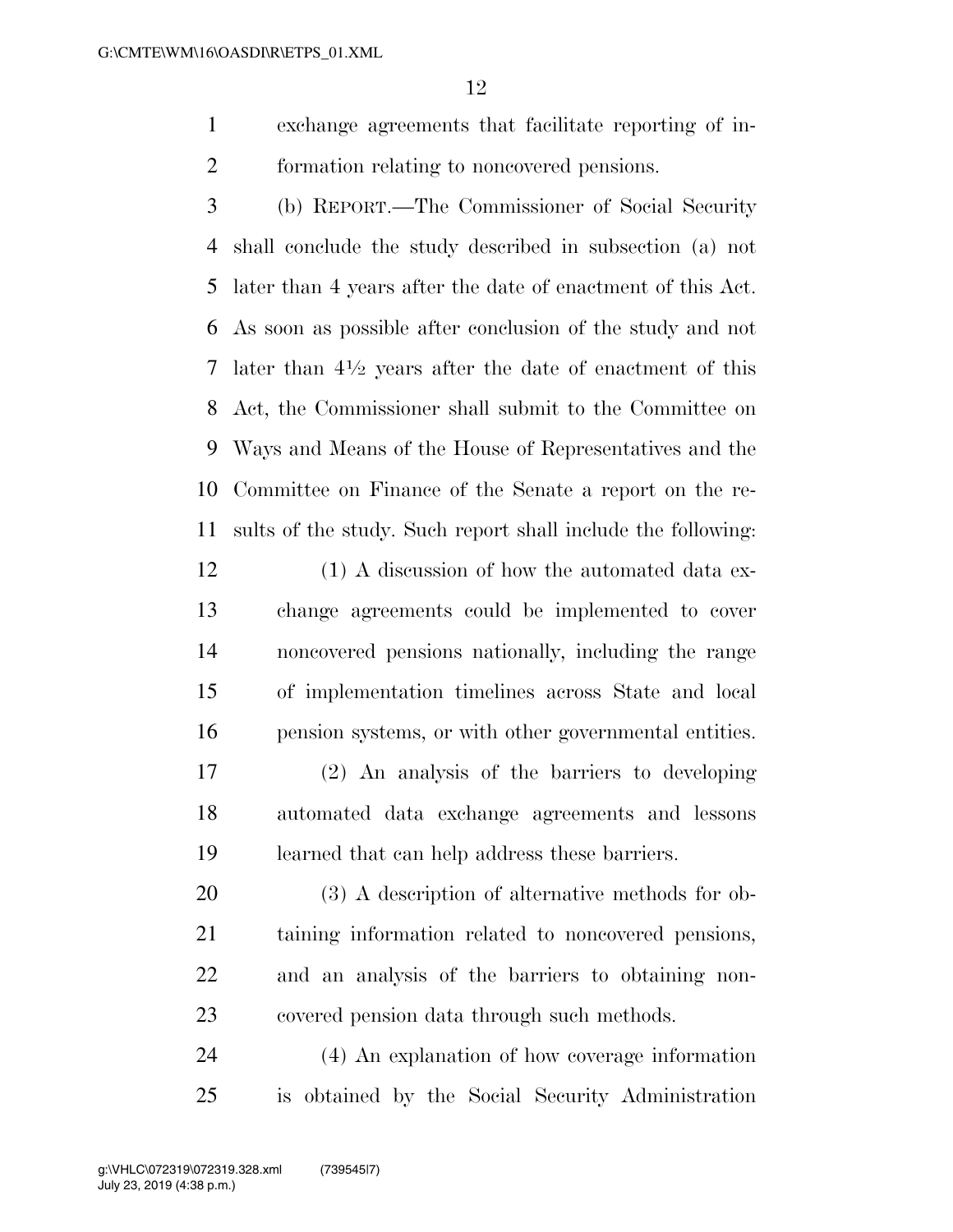when an individual purchases service credits to apply to a new covered or noncovered pension after moving from another covered or noncovered pension within the State or in another State.

 (5) An estimate of the total amount, as of the date of the enactment of this Act, of noncovered pensions not reported to the Social Security Admin- istration as a result of noncompliance with voluntary reporting policies.

 (c) STATE AND LOCAL PENSION INFORMATION TO BE REQUESTED BY THE COMMISSIONER.—Section 202 of the Social Security Act (42 U.S.C. 402) is amended by inserting after subsection (l) the following:

14 "(m) STATE AND LOCAL PENSION INFORMATION TO BE REQUESTED BY THE COMMISSIONER.—

 $\frac{1}{10}$  The Commissioner may partner with States to request information, including the informa- tion specified in paragraph (2), with respect to any designated distribution (as defined in section 3405(e)(1) of the Internal Revenue Code of 1986) from an employer deferred compensation plan (as defined in section 3405(e)(5) of such Code) of the State (or political subdivision thereof) to a partici- pant of such plan in any case in which any portion of such participant's earnings for service under such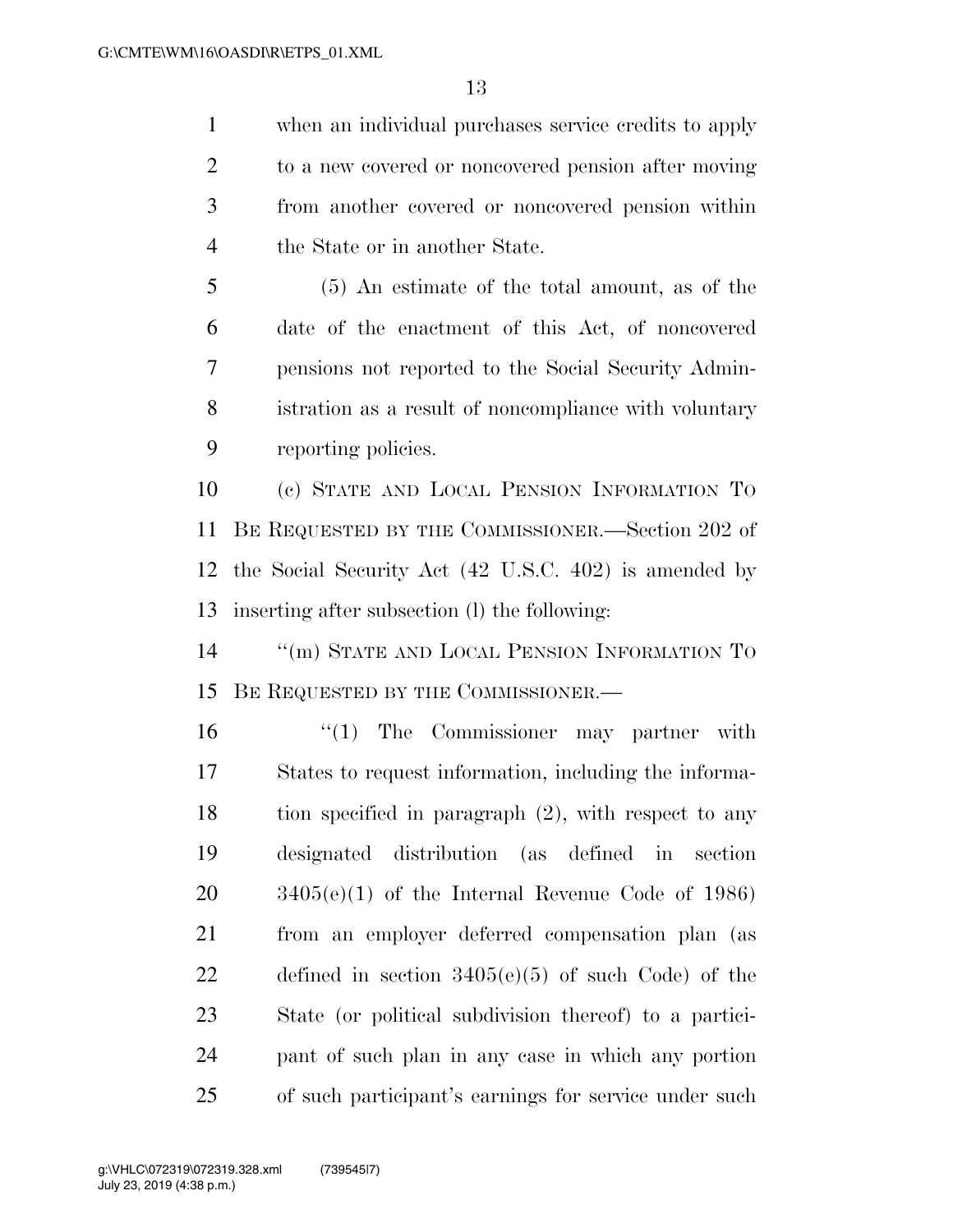| $\mathbf{1}$   | plan did not constitute 'employment' as defined in             |
|----------------|----------------------------------------------------------------|
| $\overline{2}$ | section 210 for purposes of this title.                        |
| 3              | $\lq(2)$ The information specified in this para-               |
| $\overline{4}$ | graph is the following:                                        |
| 5              | "(A) The name and Social Security ac-                          |
| 6              | count number of the participant receiving the                  |
| $\overline{7}$ | designated distribution.                                       |
| 8              | $\lq\lq (B)$ The dollar amount of the designated               |
| 9              | distribution and the date paid.                                |
| 10             | "(C) The date on which the participant                         |
| 11             | initially became eligible for a designated dis-                |
| 12             | tribution under the plan and, if different, the                |
| 13             | date of payment of the initial designated dis-                 |
| 14             | tribution.                                                     |
| 15             | "(D) The dates of each period of service                       |
| 16             | under the plan that did not constitute 'employ-                |
| 17             | ment' as defined in section 210 for purposes of                |
| 18             | this title, and the dates of any other period of               |
| 19             | service under the plan.".                                      |
| 20             | (d) DEFINITIONS.—In this section—                              |
| 21             | (1) the term "noncovered pension" means a                      |
| 22             | pension any part of which is based on noncovered               |
| 23             | service (within the meaning of section $215(a)(7)$ of          |
| 24             | the Social Security Act $(42 \text{ U.S.C. } 415(a)(7))$ ; and |